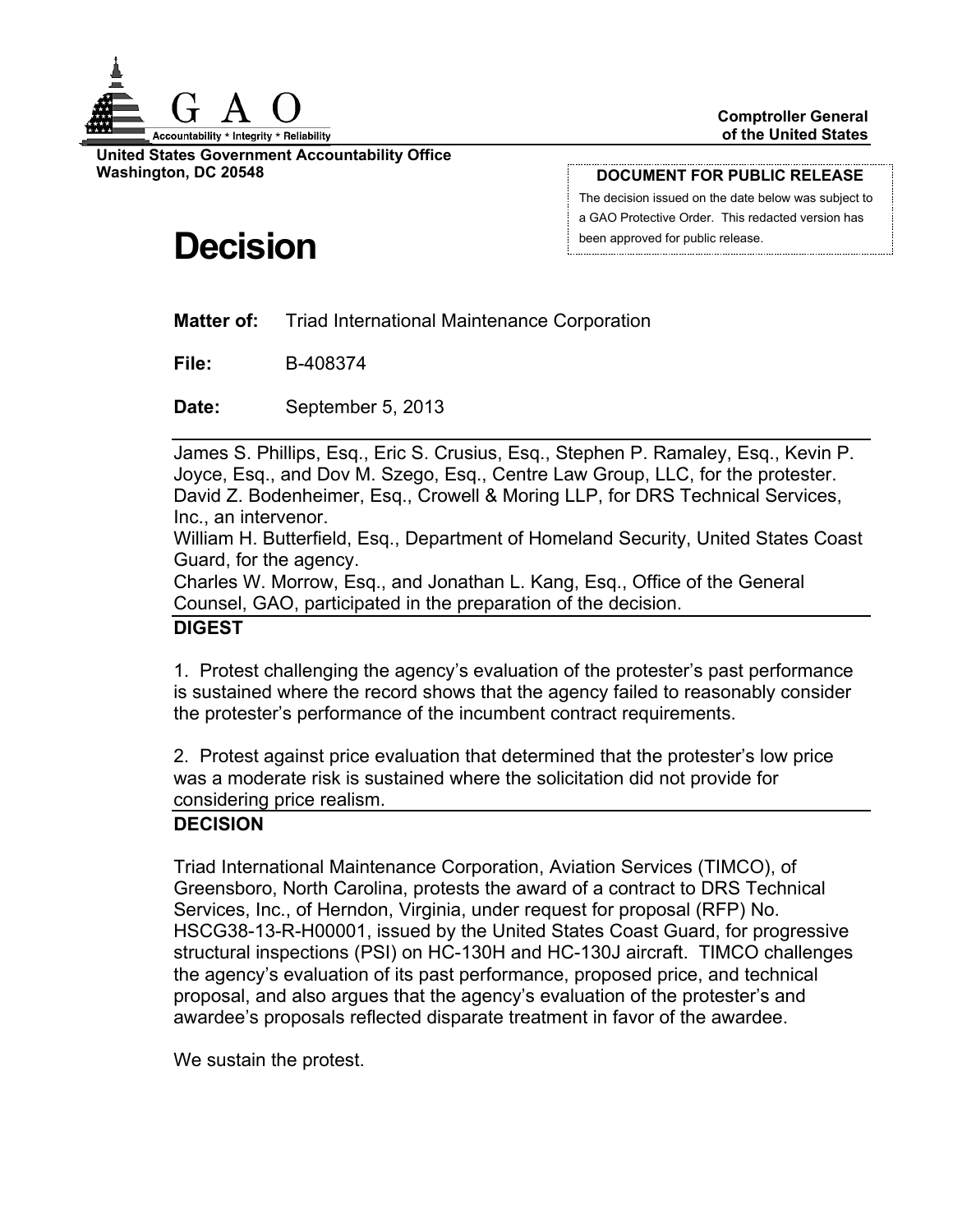## BACKGROUND

A PSI is a detailed depot-level non-destructive inspection procedure designed to ensure aircraft worthiness. The Coast Guard's "Aircraft Structural Integrity Program" requires completion of a PSI on every HC-130 series aircraft every 48 months. See RFP at 5. These aircraft are the Coast Guard's long-range surveillance aircraft, which provide critical search and rescue, law enforcement, logistics, and marine environmental protection services. Since 2008, the Coast Guard has obtained PSI services for its HC-130H and HC-130J aircraft under separate contracts. One contract for these services, for HC-130H and HC-130J aircraft, was performed by DRS, at a facility in Elizabeth City, North Carolina; the other contract for these services, limited to HC-130H aircraft, was performed by TIMCO at a facility in Lake City, Florida.<sup>[1](#page-1-0)</sup> See Agency Report (AR), Tab E, TIMCO Proposal, Vol. I, at I-10; Tab F, DRS Proposal, Factor II, at 6.

On December 20, 2012, the Coast Guard issued the RFP seeking a contractor with facilities and personnel to perform PSIs on all of the agency's HC-130H and HC-130J aircraft fleet. The solicitation anticipated award of an indefinite-delivery/ indefinite-quantity fixed-price contract, with some time and materials requirements, for a base year and four 1-year options. The RFP stated that the contractor will be required to perform the following services: painting and de-painting; depot level repairs; unscheduled depot level maintenance, including time compliance technical development/implementation (TCTO); nonrecurring repairs; storage, stocking, control, accounting, issuance and shipping of supply parts and aeronautical equipment; preservation, storage and maintenance of replacement parts; technical and engineering support in aeronautics and avionics; sheet metal shop support; maintenance and computer repair on T-56 engines and HC-130H propellers; maintenance on AE 2100D engines and HC-130J propellers; widespread fatigue damage inspection of center wing box; rapid modification production line; and avionics modernization TCTO installation for the HC-130H. RFP at 5.

The RFP provided for award on a best-value basis, considering four evaluation factors, which were listed in descending order of importance: (1) technical capability, ([2](#page-1-1)) relevant past performance, (3) management, and (4) price.<sup>2</sup> The technical capability factor listed seven equally-weighted subfactors: (1) technical experience, (2) corporate/commercial experience, (3) facilities, (4) quality assurance

<span id="page-1-0"></span> $1$  TIMCO also performed a contract with the Coast Guard for PSI services on HC-130H aircraft, prior to 2008. See AR, Tab E, TIMCO Proposal, Vol. II, at II-8.

<span id="page-1-1"></span> $2$  Additionally, to be eligible for the award, an offeror's proposal was required to meet two "go/no-go" requirements in the statement of work: (1) runway requirement and (2) facility requirements. See RFP at 37-40, 87.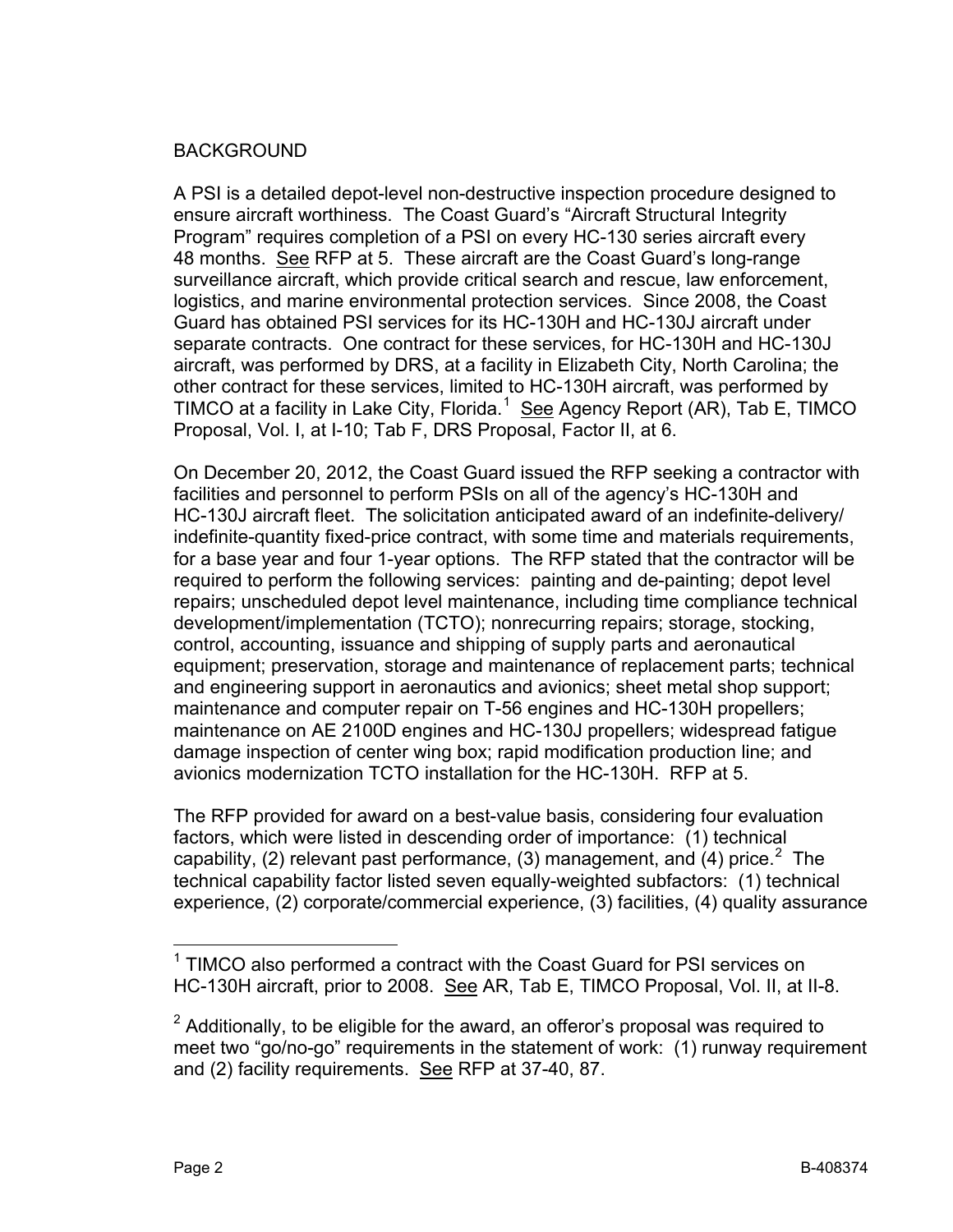program, (5) ground flight risk (GFR) compliance, (6) hazardous materials, and (7) subcontracts for de-painting/painting requirements, if applicable. The management factor also included three equally-weighted subfactors: (1) planned approach, (2) delivery, (3) key personnel qualifications. The price evaluation was to evaluate reasonableness and balance. For purposes of award, the non-price factors, when combined, were significantly more important than price. RFP at 89.

As relevant here, the technical capability factor required an offeror to provide an overview of its technical knowledge and corporate commercial experience regarding HC-130 series aircraft PSIs, as well as a brief summary of the PSIs completed or substantially completed that were similar to the RFP's scope of work. Id. at 89-90. For past performance, the offeror was required to provide information on contracts performed over the past 10 years relevant to the requirement in type of work, size and complexity. For this purpose, the offeror was required to submit past performance questionnaires to its references, which were to be returned to the Coast Guard no later than the closing date of the solicitation. The RFP also stated that the government may use other sources of information available to evaluate an offeror's past performance. Id. at 90.

Four offerors responded to the RFP by the February 21, 2013, closing date, including TIMCO and DRS. Under the non-price factors, the proposals were evaluated by a proposal evaluation group (PEG) and prices were evaluated by a price evaluation team (PET). The proposals were assigned both a color-coded adjectival rating and a risk rating for each non-price and price factor.<sup>[3](#page-2-0)</sup> The evaluation of the proposals was as follows:

|                                      | <b>TIMCO</b>          | <b>DRS</b>      |
|--------------------------------------|-----------------------|-----------------|
| TECHNICAL CAPABILITY                 |                       |                 |
| <b>Technical Experience</b>          | Yellow/Moderate       | Blue/Low        |
| Corporate/Commercial Experience      | Yellow/Moderate       | Blue/Low        |
| <b>Facilities</b>                    | Green/Moderate        | Blue/Low        |
| <b>Quality Assurance Program</b>     | Green/Moderate        | Green/Low       |
| <b>Ground Flight Risk Compliance</b> | Green/Low             | Green/Low       |
| <b>Hazardous Materials</b>           | Green/Moderate        | Green/Low       |
| Subcontracts                         | Not Applicable        | Green/Low       |
| RELEVANT PAST PERFORMANCE            | <b>GREEN/MODERATE</b> | <b>BLUE/LOW</b> |
| <b>MANAGEMENT</b>                    |                       |                 |
| Planned Approach                     | Green/Moderate        | Green/Low       |

<span id="page-2-0"></span> $3$  The possible adjectival ratings were blue-outstanding, green-acceptable, yellowmarginal and red-unacceptable. The risk ratings were high, moderate, and low. AR, Tab N, Proposal Evaluation Group (PEG) Report at 3.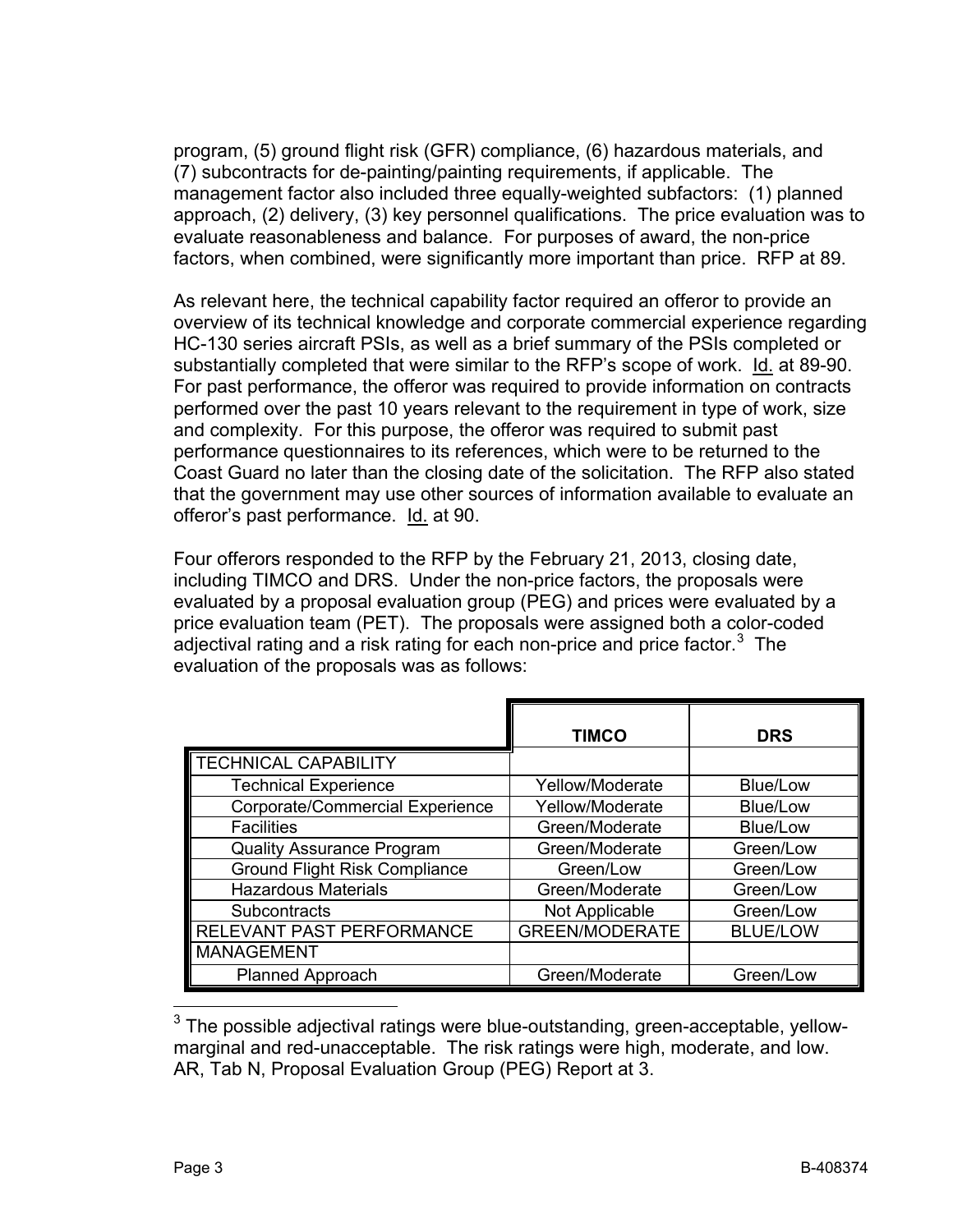| Delivery                            | Green/Moderate           | Blue/Low         |
|-------------------------------------|--------------------------|------------------|
| <b>Key Personnel Qualifications</b> | Green/Low                | Blue/Low         |
| <b>PRICE EVALUATION RATING</b>      | YELLOW/HIGH <sup>4</sup> | <b>GREEN/LOW</b> |
| <b>TOTAL PRICE<sup>5</sup></b>      | \$153,962,340            | \$182,672,705    |

See AR, Tab N, PEG Report at 4; AR, Tab L, Price Evaluation Team (PET) Report at 2, 23.

Based upon an integrated assessment and a comparison of the strengths, weaknesses, deficiencies, and risks in the proposals, the source selection authority (SSA) found DRS's proposal to be the best value. With regard to TIMCO, the SSA, noted, among other things, the following concern:

TIMCO proposed a total overall contract price of \$153,962,340.14. While TIMCO has completed HC-130H PSIs on a FFP [firm-fixedprice] basis in the past, this work did not include completing a pre-inspection of the aircraft at the operational unit and then ordering the long lead time parts, de-painting and painting the aircraft. These three (3) new requirements, which total hundreds of thousands of dollars, did not appear to be represented in TIMCO's FFP for completing the PSI [contract line item number]. Therefore, there is a moderate risk associated with TIMCO's pricing due to the reasons cited as their pricing was approximately 26 [percent] lower than the Independent Government Cost Estimate (IGCE).

AR, Tab N, Selection Decision, at 5.

With regard to DRS, the SSA noted that DRS's proposal received three outstanding ratings under technical capability, which was the most important evaluation factor, that its proposed price was fair and reasonable, and that its proposal presented low risk for the Coast Guard. Id. at 6. Award was made to DRS on May 14. TIMCO received a debriefing, and this protest followed.

## **DISCUSSION**

TIMCO argues that the Coast Guard's evaluation of the offerors' proposals was flawed, and that the award decision was therefore unreasonable. The protester raises the following primary arguments: the agency unreasonably evaluated the

<span id="page-3-0"></span> $4$  As discussed below, the source selection authority subsequently found that TIMCO's price proposal had "moderate risk." AR, Tab N, Selection Decision, at 5.

<span id="page-3-1"></span><sup>&</sup>lt;sup>5</sup> The independent government cost estimate (IGCE) was \$206,080,909.35.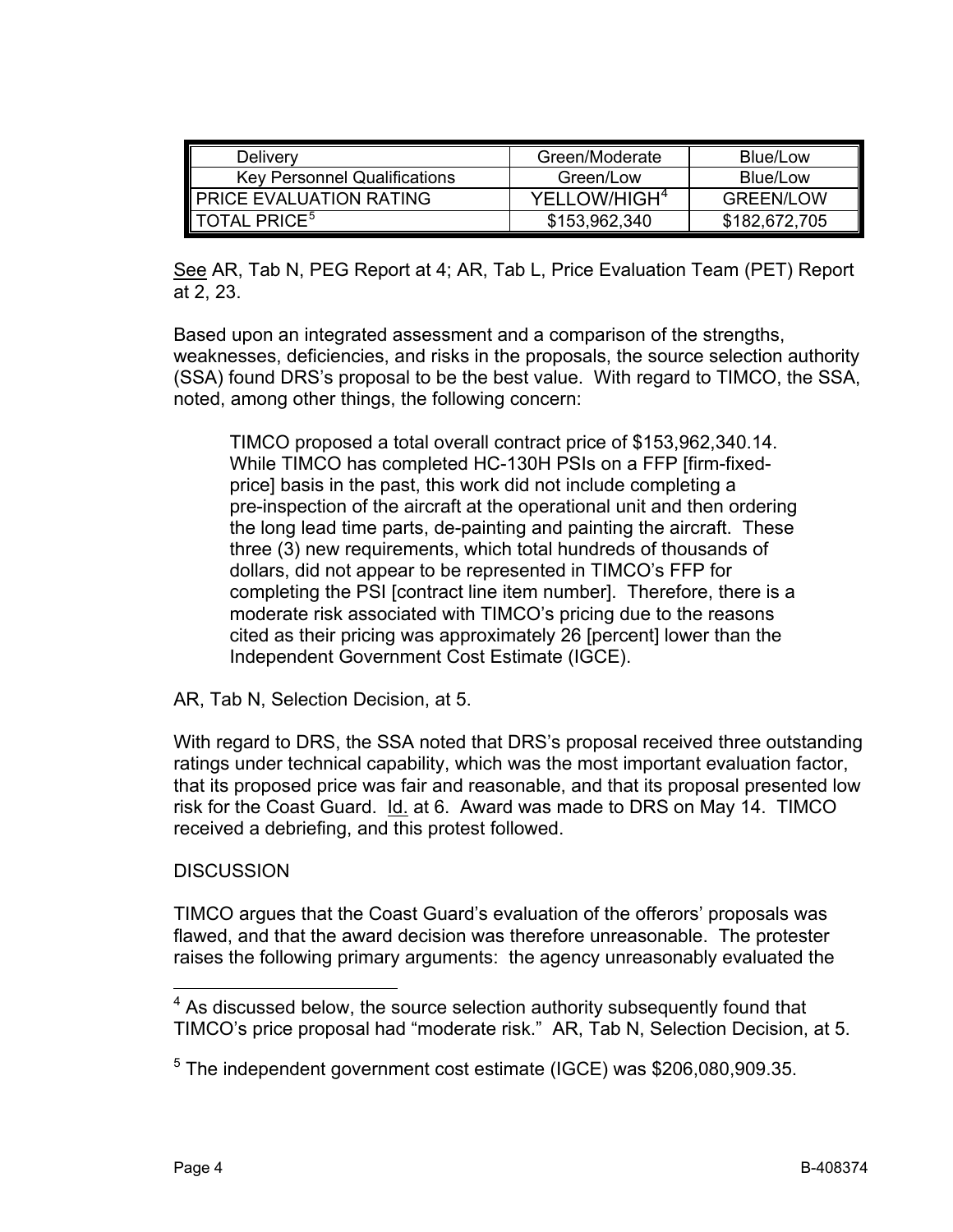protester's past performance; the agency unreasonably evaluated its proposal under the technical capability factor; the agency unreasonably evaluated TIMCO's and DRS's proposals in a manner that reflected disparate treatment in favor of the awardee; and the agency conducted an improper price realism evaluation. For the reasons discussed below, we sustain the protest based on the protester's arguments concerning the evaluation of its past performance and proposed price, and also note an additional concern as to whether the agency equally evaluated the offerors under the technical capability factor.<sup>[6](#page-4-0)</sup>

Past Performance Evaluation

TIMCO argues that the Coast Guard's evaluation of its past performance was unreasonable because the agency failed to consider the protester's performance as one of the two incumbent contractors for PSI services. TIMCO contends that the agency ignored or failed to reasonably consider past performance about which the agency had firsthand knowledge. We agree.

As a general matter, the evaluation of an offeror's past performance is within the agency's discretion. We will question the evaluation conclusions where they are unreasonable or undocumented. Clean Harbors Envtl. Servs, Inc., B-296176.2, Dec. 9, 2005, 2005 CPD ¶ 222 at 3. The critical questions are whether the evaluation was conducted fairly, reasonably, and in accordance with the stated evaluation terms, and whether it was based on relevant information sufficient to make a reasonable determination of the firm's overall past performance. Id. An agency's past performance evaluation is unreasonable where the agency fails to give meaningful consideration to all the relevant past performance information it possesses. DRS C3 Sys., LLC, B-310825, B-310825.2, Feb. 26, 2008, 2008 CPD ¶ 103 at 22.

As discussed above, the RFP here sought to combine the agency's requirements for PSIs for its HC-130H and HC-130J aircraft, which had been performed under separate contracts by TIMCO and DRS, respectively. TIMCO submitted information about eight of its prior contracts, including the incumbent contract for HC-130H requirements. Four of these contracts were performed by TIMCO, and the other four were performed by TIMCO's teaming partners, [deleted]. AR, Tab E, TIMCO Proposal, Vol. II, at II-vii. In its proposal, TIMCO stated that it had sent the required questionnaires for each contract to each of its customers. See id. at II-7. Regarding the incumbent contract for the HC-130H requirements, TIMCO provided an "in-progress" contractor performance report for the period from September 2005

<span id="page-4-0"></span> $6$  Although we do not address each of TIMCO's arguments, we have reviewed all of the protester's allegations, and sustain the protest only with regard to the issues specifically identified below.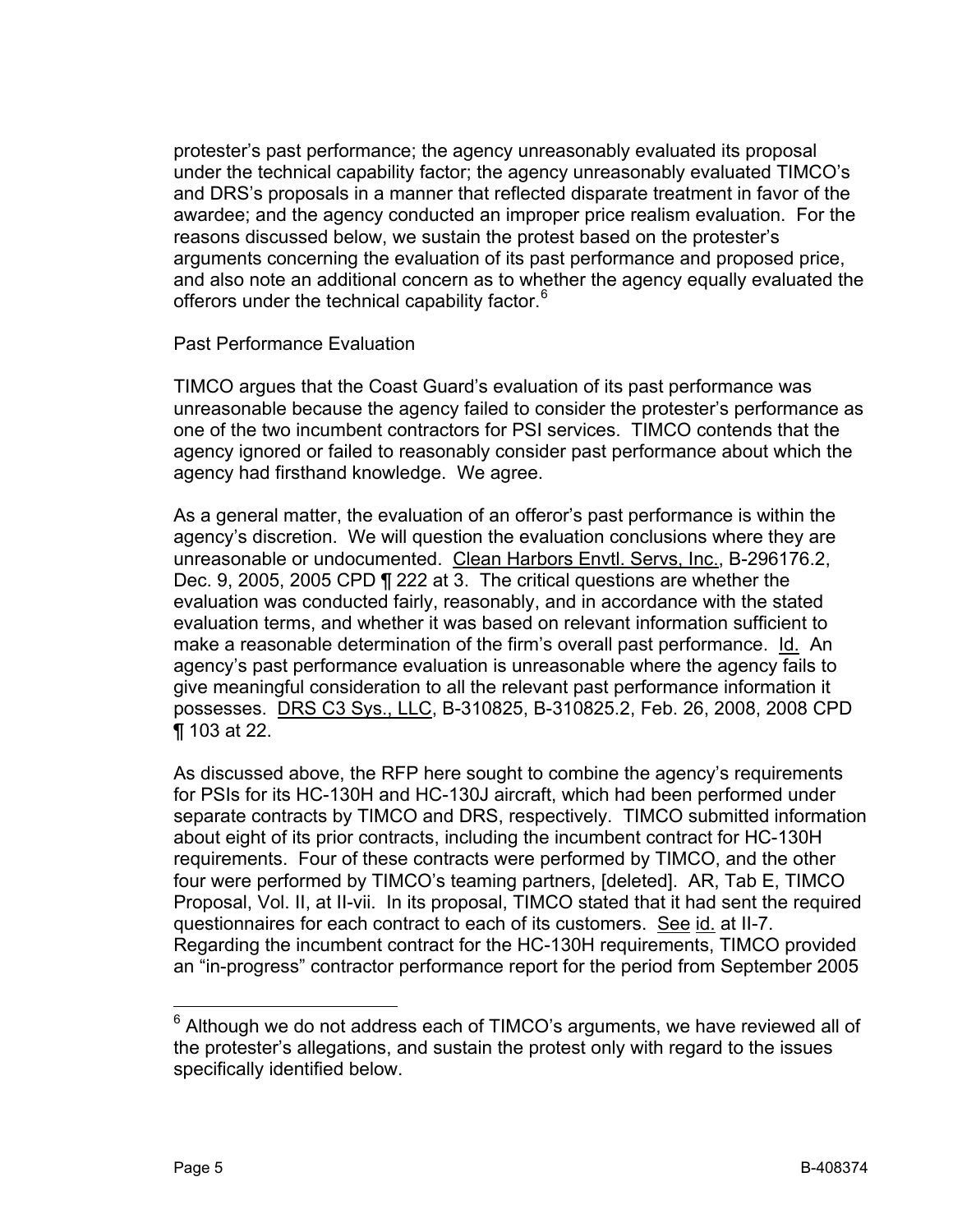to July 2006. The protester explained that "[f]or the past two [Coast Guard PSI] contracts, TIMCO has received one evaluation from the [Coast Guard]." Id. at II-11. The progress report reflects that for the criteria being evaluated, TIMCO received an excellent rating for quality of product or service, an excellent rating for cost control, an outstanding rating for timeliness of performance, and an outstanding rating for business relations.<sup>[7](#page-5-0)</sup>

As noted, the Coast Guard assigned TIMCO's proposal a green/acceptable rating and a moderate risk rating for past performance. This evaluation was based on two returned questionnaires.<sup>[8](#page-5-1)</sup> One was for a TIMCO contract with Northrop Grumman and the United States Air Force for KC-10 aircraft, and the other was for a [deleted] contract with the Coast Guard for propeller overhauls. AR, Tab N, PEG Report, at 33.

The agency evaluators noted that although TIMCO's proposal cited other examples of past performance, "[i]t was difficult to judge the reliability of TIMCO's past performance assertions without further customer feedback." AR, Tab N, PEG Report, at 33. Specifically, with regard to the TIMCO's performance for the HC-130H PSI services, the agency stated as follows:

In an "in-progress" Contractor Performance Report from July 20, 2006, TIMCO received excellent ratings from the Government; however, some of the comments caused concerns and raised potential risks. For example, the Government stated, "Labor costs are controlled well but materials management requires inordinate amounts of costly Government intervention and assistance." This statement raises concerns due to the amount of material management duties required in the SOW. They also received positive statements such as, "From four vendors over four years and 25 aircraft, this is the first vendor to receive incentive payments for early delivery." It appears this Contractor Performance Report was never officially submitted.

<span id="page-5-0"></span> $7$  Outstanding was the highest rating and excellent was the next highest rating on the progress report's performance rating scale. Id. at II-12.

<span id="page-5-1"></span> $8$  We note that the Coast Guard asserts that even though TIMCO has alleged that it sent questionnaires to several individuals within the Coast Guard regarding its performance on the incumbent contract, no one within the source selection team was aware that questionnaires had been sent. See AR at 7. This statement, however, is contradicted by TIMCO's proposal which specifically informed the source selection officials that TIMCO had sent questionnaires to references for each contract. See AR, Tab E, TIMCO Proposal, Vol. II, at II-7.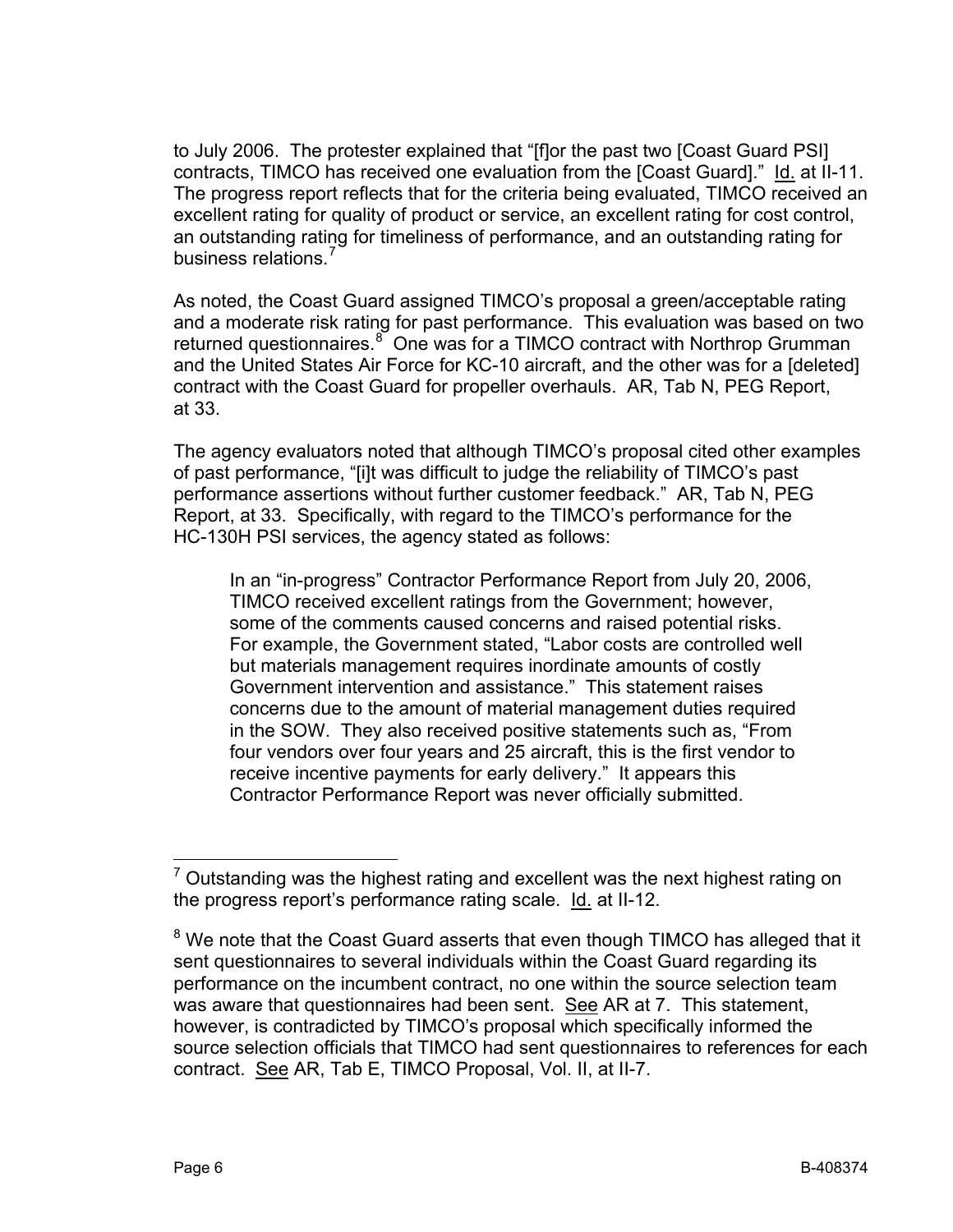## With regard to the risk evaluation, the evaluators concluded that "[t]here is moderate risk that TIMCO can perform the proposed effort since there was minimal customer feedback to substantiate their past performance and the fact that no information was provided to substantiate relevant past performance for the facility in Lake City, FL." Id.

We find that the Coast Guard's evaluation of TIMCO's past performance was unreasonable. In this regard, the record shows that the Coast Guard's evaluation of TIMCO's performance of the incumbent contract (which was also for the Coast Guard) relied solely upon the 2006 "in-progress" report, rather than any recent performance information. Id. In addition, the agency raised concerns and assessed a moderate risk rating due to the "lack of customer feedback" and the absence of "substantiat[ion]" regarding TIMCO's performance. Id. In our view, the Coast Guard's decision not to substantiate TIMCO's performance on a contract for essentially the same service as here (*i.e.*, HC-130H PSI work also performed for the Coast Guard) was improper.

In answer to this contention, the Coast Guard argues that the evaluators fully considered TIMCO's past performance on the incumbent contract, despite not having a questionnaire, and despite not addressing the issue, but nonetheless rated the proposal acceptable. Contracting Officer Statement at 4-5. The agency, however, does not explain how the plain statements in the evaluation record support its contention. As noted above, the evaluators found that questionnaires were returned for only two of TIMCO's past performance references, neither of which was for its incumbent work on the Coast Guard's HC-130H aircraft. AR, Tab N, PEG Report, at 33. To the extent the agency considered TIMCO's past performance regarding HC-130H PSIs, the evaluation was limited to the 2006 "in-progress" report. Id. The agency also stated that the lack of questionnaires made it "difficult to judge the reliability of TIMCO's past performance assertions without further customer feedback." Id. at 33. In addition, although the Coast Guard's contemporaneous evaluation record acknowledges that "this Contractor Performance Report was never officially submitted," id. at 33, it offers no explanation about why the Coast Guard reference did not respond, or why Coast Guard evaluators could not have provided an updated assessment of TIMCO's performance on the HC-130H PSI effort.

While there is no legal requirement that an agency consider all past performance references, some information is simply "too close at hand" to require offerors to shoulder the inequities that spring from an agency's failure to obtain and consider information. Shaw-Parsons Infrastructure Recovery Consultants, LLC; Vanguard Recovery Assistance, Joint Venture, B-401679.4 et al., Mar. 10, 2010, 2010 CPD ¶ 77 at 8; Int'l Bus. Sys., Inc., B-275554, Mar. 3, 1997, 97-1 CPD ¶ 114 at 5. For example, our Office has held that an agency may not ignore contract performance

Id.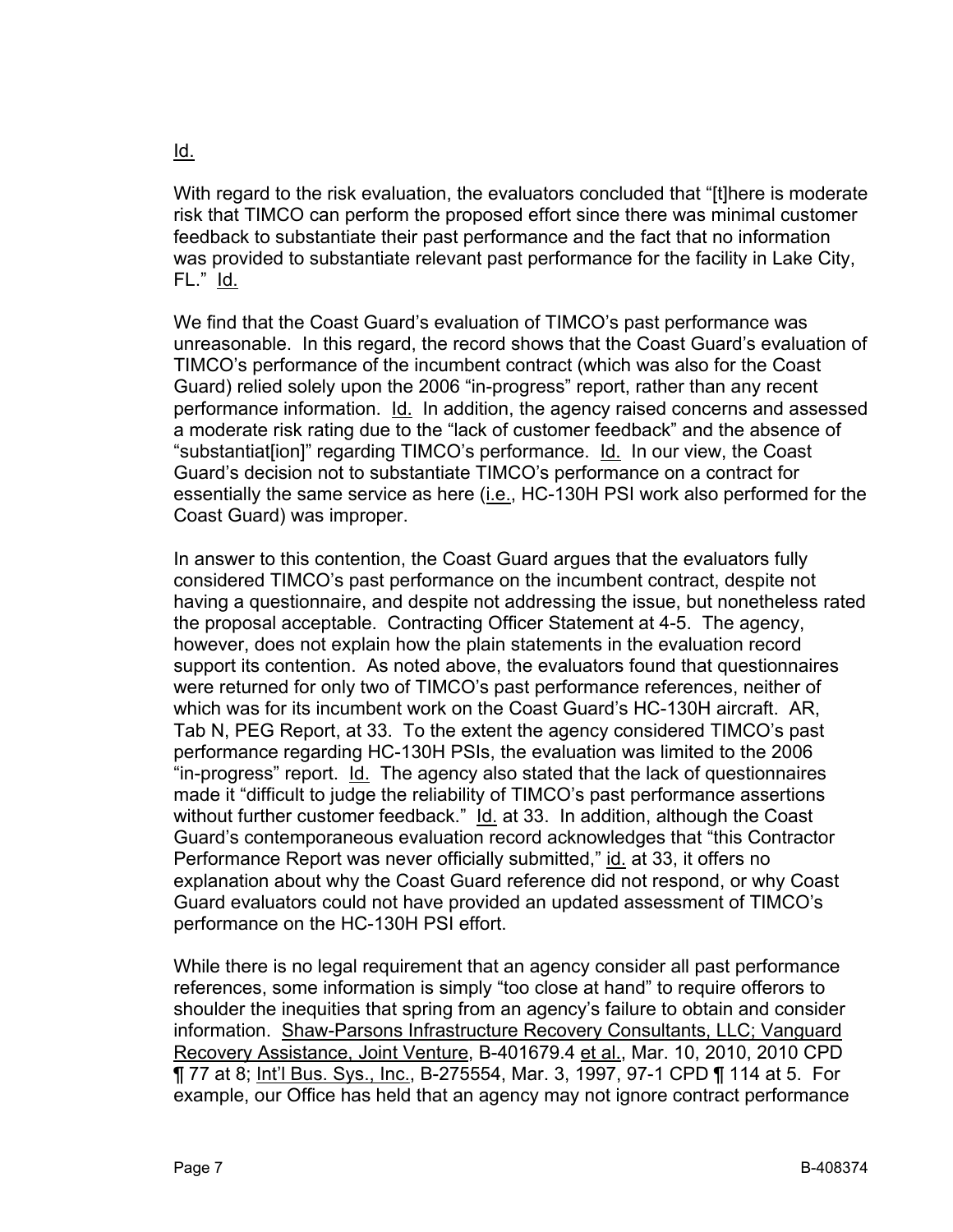by an offeror involving the same agency, the same services, and the same contracting officer, simply because an agency official fails to complete the necessary assessments or paperwork. Int'l Bus. Sys., Inc., supra at 4-5. For these reasons, we think the record shows that the agency either ignored or did not fully consider TIMCO's performance of the incumbent requirements for the Coast Guard regarding the HC-130H aircraft. $^9$  $^9$  We sustain this basis of protest.

#### Price Realism Evaluation

Next, TIMCO argues that the agency improperly considered the realism of its fixed-price offer by assigning a moderate risk to its proposal, which was not anticipated by the RFP evaluation criteria. For the reasons discussed below, we agree that the agency's evaluation was unreasonable.

Before awarding a fixed-price contract, an agency is required to determine that the price offered is fair and reasonable. Federal Acquisition Regulation (FAR) § 15.402(a). An agency's concern in making a price reasonableness determination focuses primarily on whether the offered prices are higher than warranted. See McDonnell Douglas Corp., B-259694.2, B-259694.3, June 16, 1995, 95-2 CPD ¶ 51 at 9. Although not required, an agency may also provide for a price realism analysis in a solicitation for the award of a fixed-price contract for the purpose of assessing whether an offeror's low price reflects on its understanding of the contract requirements or the risk inherent in an offeror's approach. Grove Resource Solutions, Inc., B-296228, B-296228.2, July 1, 2005, 2005 CPD ¶ 133 at 4-5. However, where there is no relevant evaluation criterion pertaining to realism, a determination that an offeror's fixed-price is too low generally concerns the offeror's responsibility, *i.e.*, the offeror's ability and capacity to successfully perform the contract at its offered price. See Emergint Techs., Inc., B-407006, Oct. 18, 2012, 2012 CPD ¶ 295 at 4-6; Milani Constr., LLC, B-401942, Dec. 22, 2009, 2010 CPD ¶ 87 at 4-6; J.A. Farrington Janitorial Servs., B-296875, Oct. 18, 2005, 2005 CPD ¶ 187 at 4. Agencies therefore may not conduct a price realism analysis without first advising offerors that the agency intends to do so. Id.

Here, the protester contends, and the agency agrees, that the price evaluation factor in the RFP did not provide for considering price realism. See AR at 7-8. Instead, the RFP stated that the price evaluation would consider whether an offeror's proposed price was fair and reasonable, *i.e.*, whether the offeror's price

<span id="page-7-0"></span> $9$  We also note that the agency's actions here stand in contrast to the treatment accorded to the awardee. The record shows that in evaluating DRS's past performance the evaluators validated claims made by DRS in its proposal relating to the awardee's performance of its Coast Guard contract, through contacts with Coast Guard personnel. See id. at 32.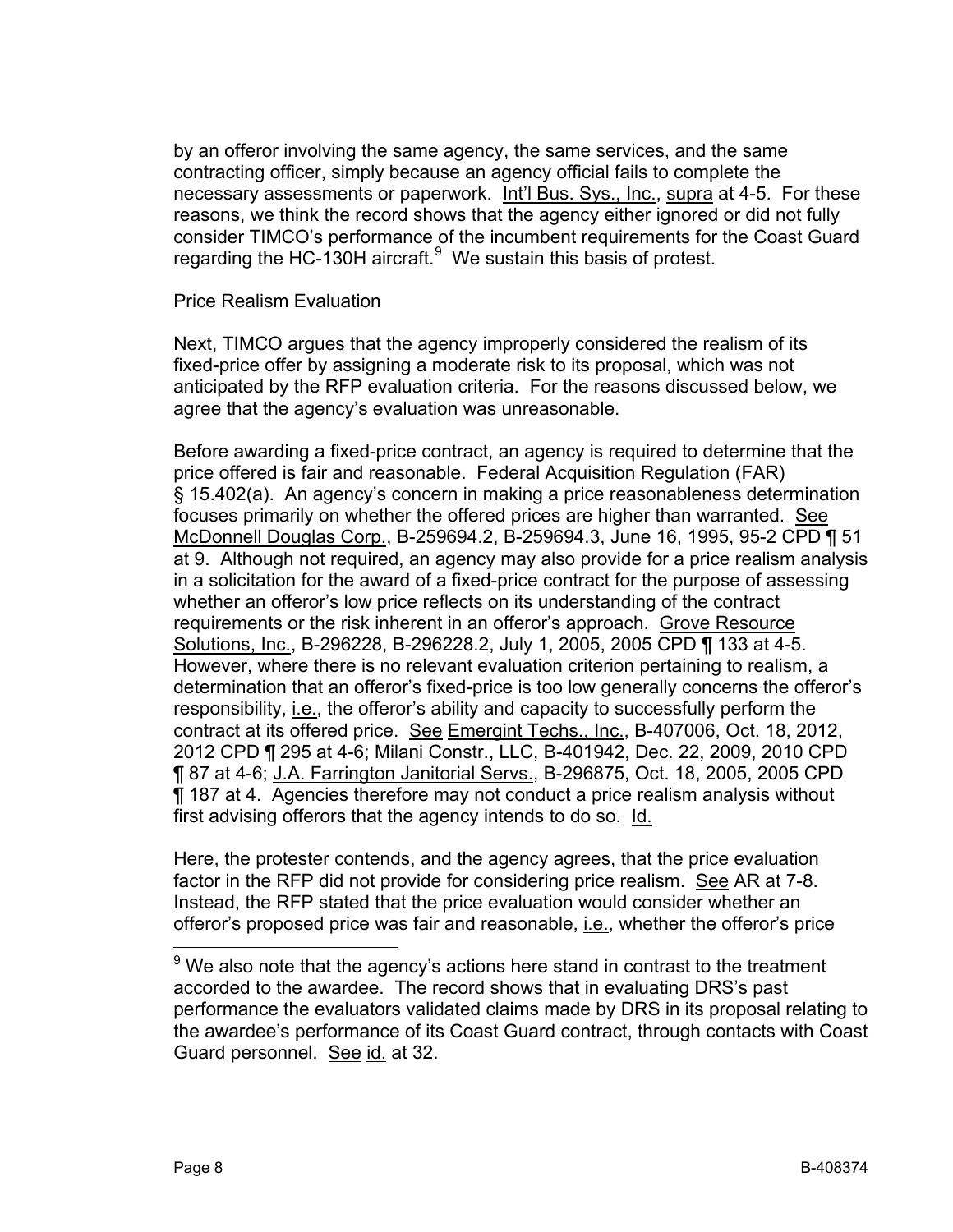was unreasonably high, and whether the price, including options, was unbalanced. RFP at 91.

Despite the absence of a specific price realism provision in the solicitation, the record shows that the agency's evaluation of TIMCO's proposed price considered the risk associated with its technical approach--that is, the agency assessed whether the protester's price was too low for its proposed technical approach. The agency's price evaluation contained analyses of the prices for hundreds of contract line item number (CLIN) prices proposed by the offerors, noting in many cases whether the price was above or below the IGCE, and the risk associated with the deviations. AR, Tab L, Price Evaluation Report, at 7-19; see also Tab N, PEG Report at 42-59. For example, the agency noted for fixed price CLIN No. 0223, wing to fuselage fitting attachment, that the protester's price was unrealistic "given the high number of labor hours historically required." AR, Tab L, Price Evaluation Report, at 15.

The price evaluation also raised concerns regarding TIMCO's understanding of the requirements, and under the heading "[a] discussion of any concerns regarding an offeror's understanding of the work or ability to perform the work based upon the analysis performed" states as follows:

For example, TIMCO has completed HC-130H PSIs on a FFP basis but this work does not include all of the requirements of the new Statement of Work (SOW). The new requirement includes completing a pre-inspection of the aircraft at the operational unit and then ordering the long lead time parts, de-painting and painting the aircraft. These three new requirements, which total hundreds of thousands of dollars, did not appear to be represented in TIMCO's [firm-fixed-price] for completing the PSI CLIN. The new requirement inserts [Coast Guard] Quality Assurance (QA) Inspectors, which routinely reject work not done to [Coast Guard] standards, and TIMCO is not experienced dealing with this type of relationship which could potentially add significant time and price to the completion of the PSI.

AR, Tab L, Price Evaluation Report, at 3.

Based on these and other concerns, and the differences between the protester's price and the IGCE, the PET assigned TIMCO's price proposal a "yellow/marginal" adjectival rating and high risk rating.<sup>[10](#page-8-0)</sup>

<span id="page-8-0"></span> $10$  In contrast, the PET found that despite DRS lacking experience with the de-painting and painting requirements, and having never performed the PSI requirement under a fixed-price contract, there was no concern because, "the risk is (continued...)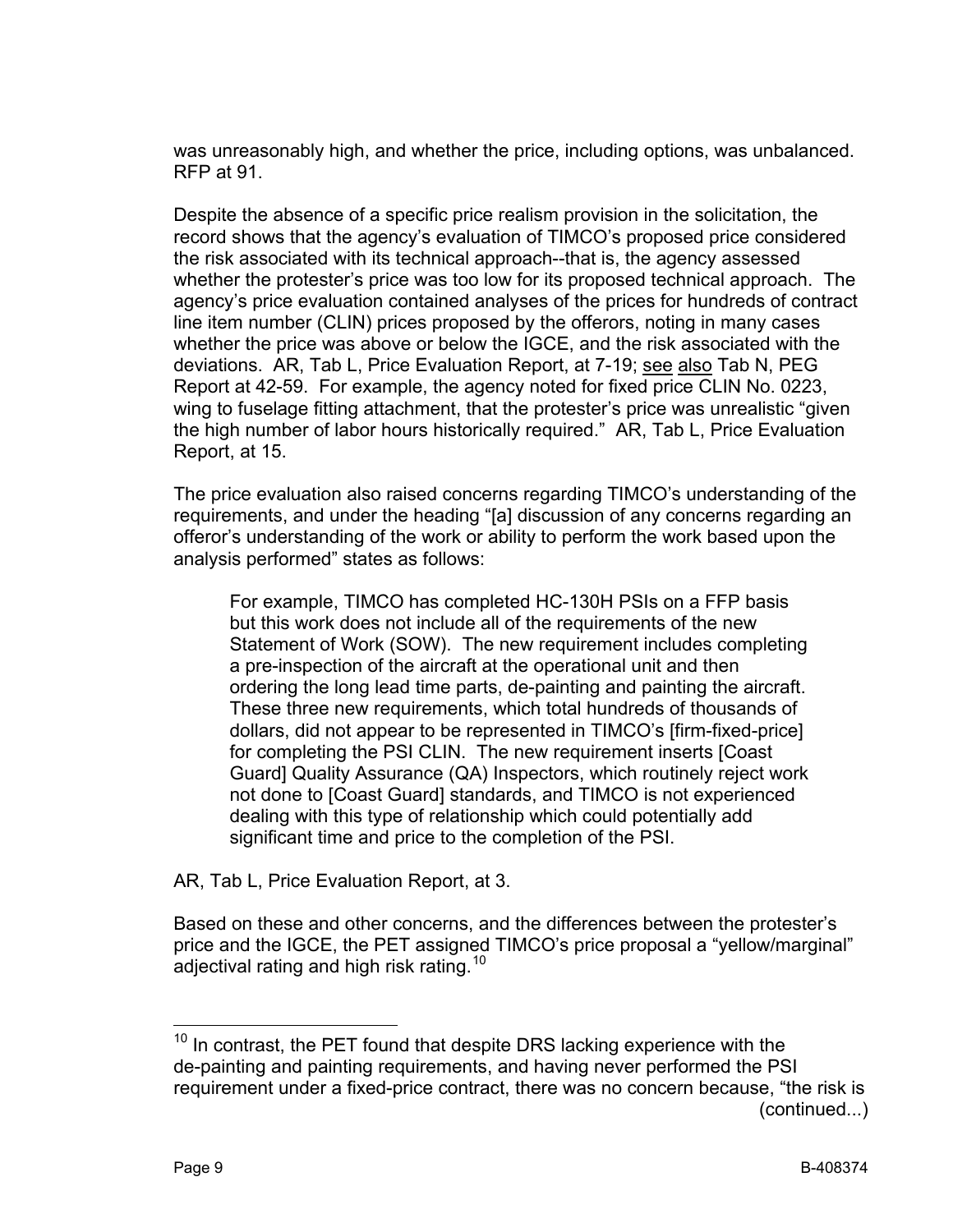In the selection decision, the SSA noted the evaluator's concerns regarding TIMCO's understanding of the requirements, and concluded that the protester's proposed price posed a "moderate risk" because it was "approximately 26% lower than the Independent Government Estimate." AR, Tab N, Selection Decision, at 5.

Although the Coast Guard argues that the agency did not perform a price realism analysis, the record belies this assertion. In this regard, the record shows, and the agency acknowledges, that it specifically assigned a risk rating based on the evaluation of the protester's price. AR, Tab L, Price Evaluation Report, at 23; Tab N, Selection Decision, at 5; Agency Response (July 29, 2013). The agency also argues that it did not find the proposed price "unreasonably low," because the agency found the price "fair and reasonable." Agency Response (July 29, 2013). As the FAR and our decisions make clear, however, price realism and price reasonableness are distinct concepts. Price realism measures whether a proposed price is so low that it poses a performance risk, whereas price reasonableness measures whether a proposed price is too high. Milani Constr. LLC, supra, at 4. Here, the agency's finding that TIMCO's price was fair and reasonable (*i.e.*, not too high) has no bearing on whether it assessed the realism of the protester's price (i.e., too low). As the record shows, the agency assessed a performance risk based on the agency's conclusion that the protester's price was lower than the IGCE, and relied upon this risk, in part, in selecting DRS for award. AR, Tab N, Selection Decision, at  $5-6.<sup>11</sup>$  $5-6.<sup>11</sup>$  $5-6.<sup>11</sup>$ 

 $\overline{a}$ (...continued)

on the contractor when using [firm-fixed price contracts], [and therefore] this risk appears to be incorporated in [DRS's] pricing." See id.

<span id="page-9-0"></span> $11$  The Coast Guard argues that, even though the solicitation did not provide for a price realism evaluation, it was appropriate to assess risk based on TIMCO's price based on weaknesses identified in its technical proposal, citing our decision in Advanced Construction Techniques, Inc., B-404847.6, Jan. 25, 2012, 2012 CPD ¶ 54 at 13. In Advanced Construction Techniques, Inc., however, we found that the agency's reference to the term "unrealistic" with regard to the protester's price did not denote a price realism analysis, but was instead a reference to the agency's concerns regarding the protester's assumptions in its technical proposal, including the prospect for additional payments by the agency beyond its fixed price. See id. at 4-5, 13. Our decision in Advanced Construction Techniques, Inc. did not state that agencies may conduct a price realism analysis in the absence of a specific solicitation term advising offerors of the possibility of such an assessment, nor was our decision intended to overrule our well-established precedents in **Emergint** Technologies, Inc., Milani Construction, LLC, J.A. Farrington Janitorial Services, and similar decisions.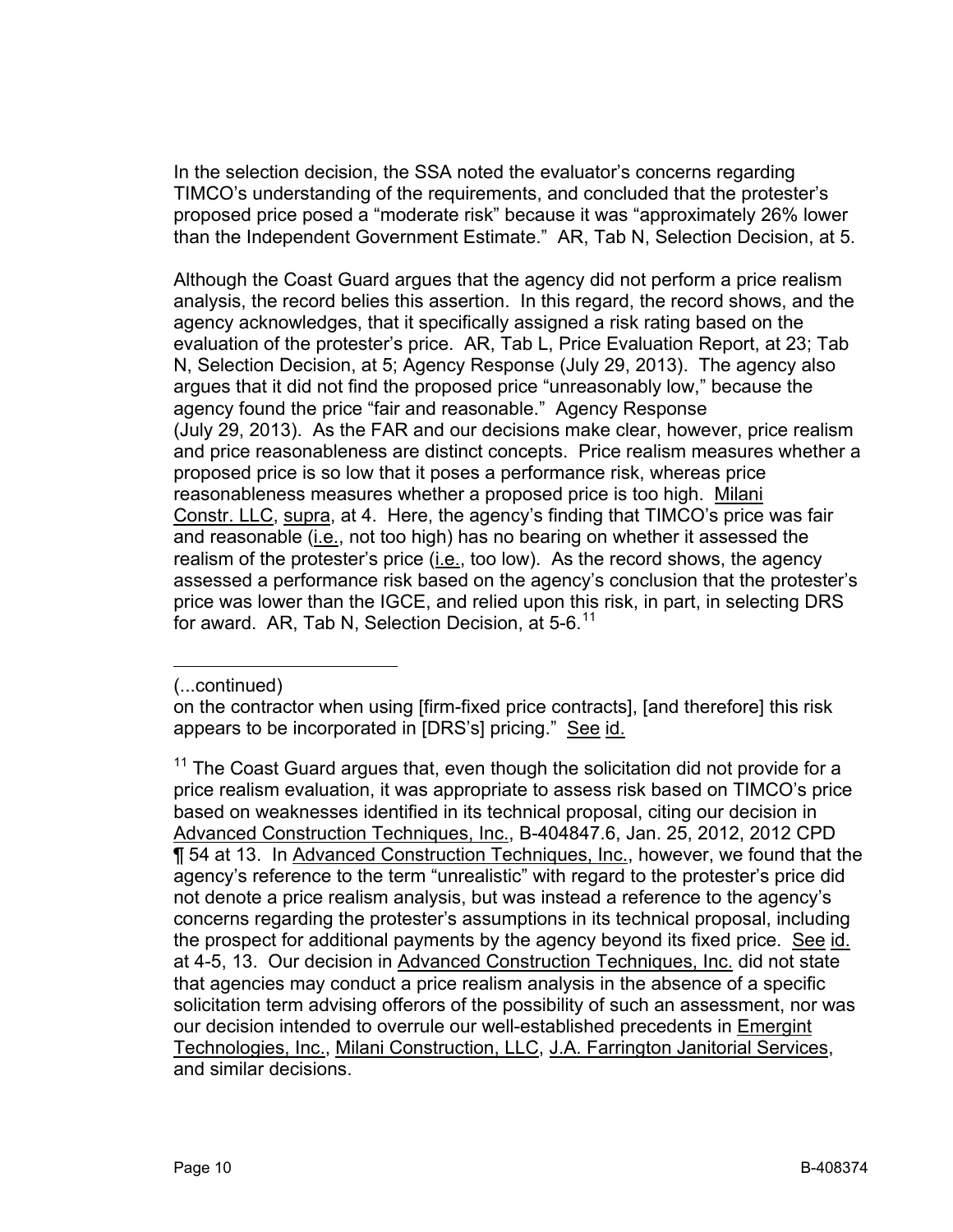Because below-cost prices are not inherently improper when offerors are competing for award of a fixed-price contract, companies must be given reasonable notice that their business decision to submit a low-priced proposal--and perhaps even to accept little or no profit or operate at a loss in order to win new work--will be viewed negatively by the government in assessing a company's understanding or the risk associated with its proposal. See Emergint Techs., Inc., supra, at 7; Milani Constr. LLC, supra, at 5. Since the agency failed to provide such notice, and because the selection decision clearly relies on an assessment of risk relating to the protester's fixed price, we conclude that the agency improperly applied an unstated evaluation factor in determining that the protester's proposed pricing was so low as to call into question its understanding of the solicitation requirements and its ability to perform. See Emergint Techs., Inc., supra, at 4-6; Milani Constr., LLC, supra, at 4-6; J.A. Farrington Janitorial Servs., supra, at 4.

Disparate Treatment Under the Technical Capability Factor

Next TIMCO argues that the Coast Guard unreasonably evaluated its proposal under the technical capability factor. TIMCO contends that the record demonstrates that the Coast Guard's evaluation of its proposal was the result of disparate treatment in the evaluation of TIMCO's and DRS's proposals. For the reasons discussed below, we conclude that the record indicates that the agency may not have treated the offerors equally with regard to one example cited by the protester concerning the characterization of DRS as the incumbent contractor for the agency's requirements.

In reviewing an agency's evaluation of offerors' technical proposals, our Office will not substitute our judgment for that of the agency; rather, we will question the agency's conclusions where they are inconsistent with the solicitation criteria and applicable procurement statutes and regulations, undocumented, or not reasonably based. Public Commc'ns Servs., Inc., B-400058, B-400058.3, July 18, 2008, 2009 CPD ¶ 154 at 17. It is a fundamental principle of federal procurement law that a contracting agency must treat all offerors equally and evaluate their proposals evenhandedly against the solicitation's requirements and evaluation criteria. LASEOD Group, LLC, B-405888, Jan. 10, 2012, 2012 CPD ¶ 45 at 4; Brican Inc., B-402602, June 17, 2010, 2010 CPD ¶ 141 at 4. A protester's disagreement with the agency's judgment in its determination of the relative merit of competing proposals does not establish that the evaluation was unreasonable. VT Griffin Servs., Inc., B-299869.2, Nov. 10, 2008, 2008 CPD ¶ 219 at 4.

As evidence of disparate treatment, the protester notes that the Coast Guard justified the evaluation and award, in part, based on a characterization of DRS as the incumbent contractor. In this regard, the agency's evaluation and its response to the protest were based on the agency's view that DRS performed 70 percent of the Coast Guard's prior work for PSIs, and TIMCO only 30 percent. See AR, Tab K,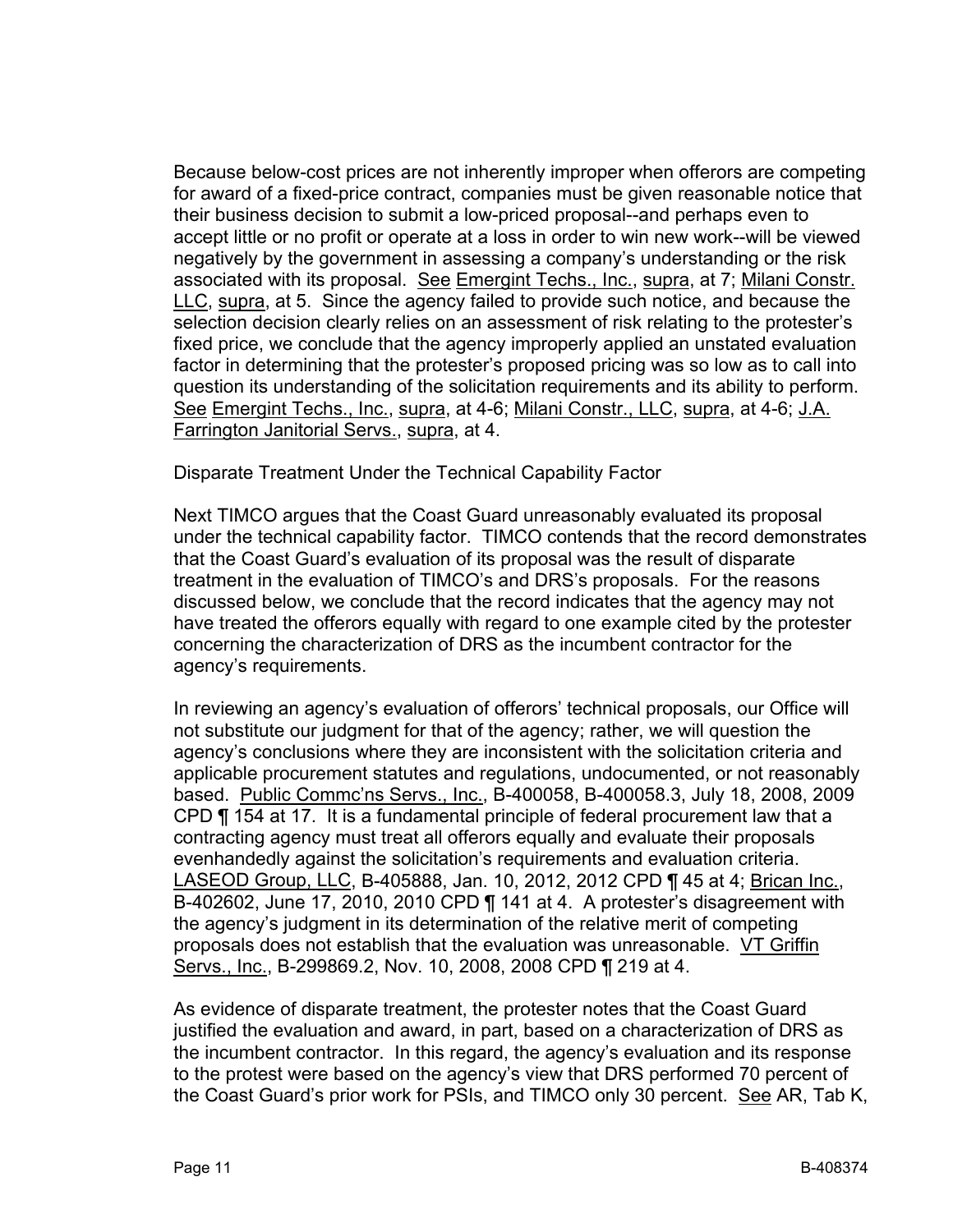Technical Evaluation Report, at 4; see also AR at 1-2, 7. TIMCO argues that the record demonstrates that the Coast Guard viewed only DRS as an incumbent and not TIMCO even though both were performing largely the same services and TIMCO also was an incumbent. The protester argues that the agency's characterization of DRS as the incumbent contractor led to improper credit for the awardee in the evaluation of its experience under the technical experience and corporate/commercial experience subfactors.

The protester provided analyses of the number of PSIs performed by TIMCO and DRS for the Coast Guard, and argued that the offerors completed comparable numbers of PSIs and performed comparable levels of effort. See Protester's Comments (July 8, 2013), at 5-7. Although the Coast Guard cites various calculations to support its characterization of the relative amounts of work performed by the offerors, the agency does not provide specific documentation to rebut the protester's arguments. See Coast Guard Response (Aug. 14, 2013). In this regard, the protester contends that its own data are reliable because, in addition to performing services as the PSI contractor for the HC-130H aircraft, TIMCO has also been a subcontractor to DRS since 2008 for all of the de-painting and painting tasks under DRS's PSI contract with the Coast Guard for the HC-130H and HC-130J aircraft. Protester's Comments (Aug. 19, 2013), at 7. Because the agency has not meaningfully responded to the protester's arguments, we find questionable the agency's view that DRS was the incumbent. For this reason, in light of our conclusions regarding the evaluation of TIMCO's past performance and proposed price, we think the agency should also consider whether the record supports the agency's characterization of DRS as the incumbent contractor as part of our recommended corrective action, discussed below.

With regard to the protester's remaining allegations regarding disparate treatment, we find none provides a basis to sustain the protest. For example, the protester argues that the Coast Guard attributed undue weight to experience with the HC-130J model under both the technical experience and the corporate/commercial experience subfactors of the technical capability factor. Here, the record does not evidence that the Coast Guard attributed undue weight to experience with the HC-130J, but that the agency found that despite TIMCO's PSI and other commercial experience, it lacked experience on the HC-130J aircraft, which was considered a weakness. See AR, Tab N, PEG Report, at 12-14, 19-21; Tab N, Selection Decision, at 5. We find such an evaluation to be reasonable under these subfactors. Although the protester argues that this was unreasonable and evidence of disparate treatment, we do not agree, given that the RFP required the PSIs to be performed on this specific aircraft. As noted above, disagreement with an evaluation does not establish that the evaluation was unreasonable. Because HC-130J work was a requirement under the RFP, we find that an offeror's experience with this aircraft properly could be considered under both the technical experience and corporate/commercial experience subfactors.